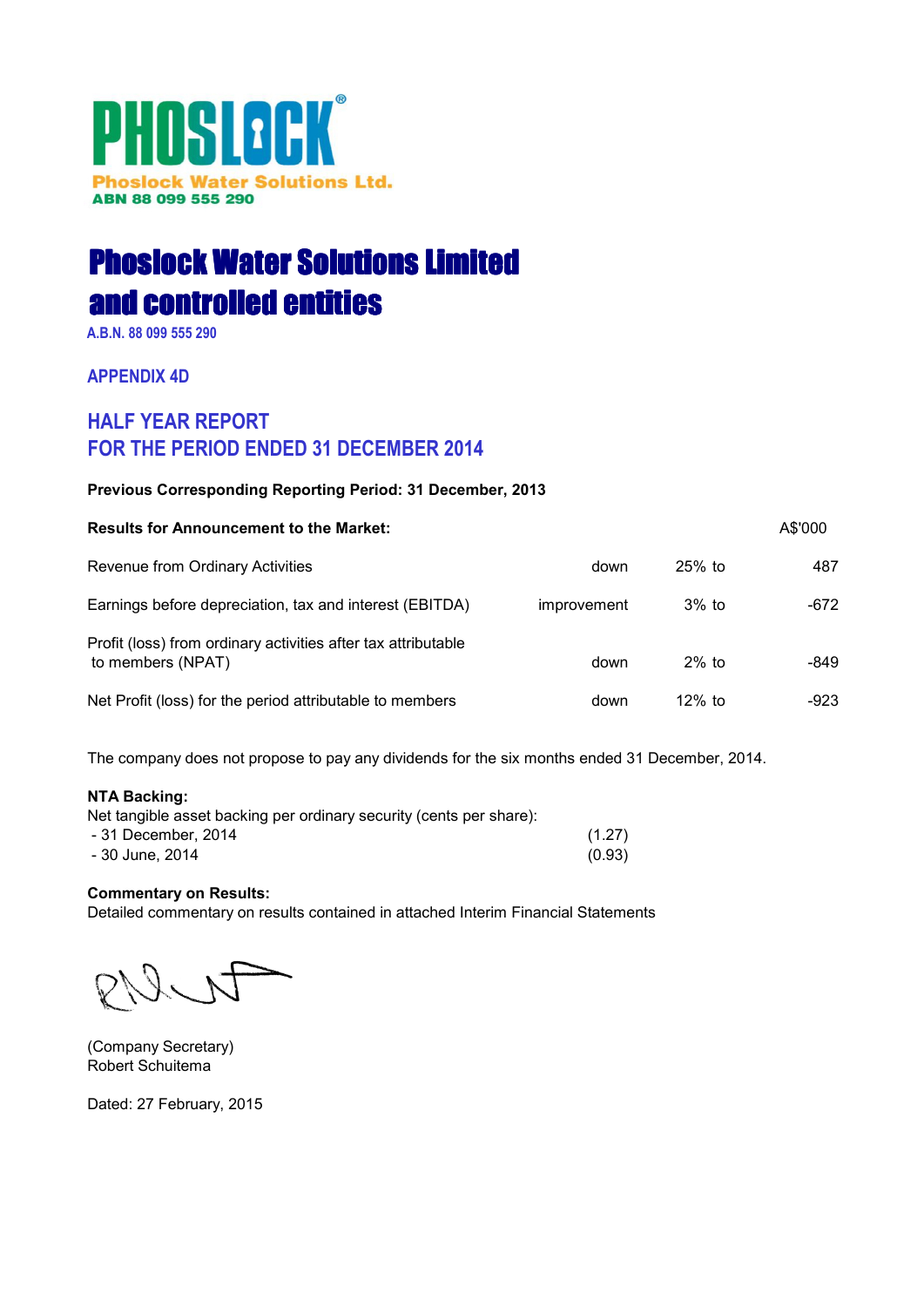

## **Phoslock Water Solutions Limited and Controlled Entities** A.B.N. 88 099 555 290 **INTERIM FINANCIAL REPORT** FOR THE HALF YEAR ENDED 31 DECEMBER 2014

## INDEX

## **PAGE**

| Director's Report                      | 3  |
|----------------------------------------|----|
| Independence Declaration               | 4  |
| Statement of Comprehensive Income      | 5  |
| <b>Statement of Financial Position</b> | 6  |
| Statement of Changes in Equity         | 7  |
| <b>Statement of Cash Flows</b>         | 8  |
| Notes to the Financial Statements      | 9  |
| Director's Declaration                 | 13 |
| Independent Auditors Report            | 14 |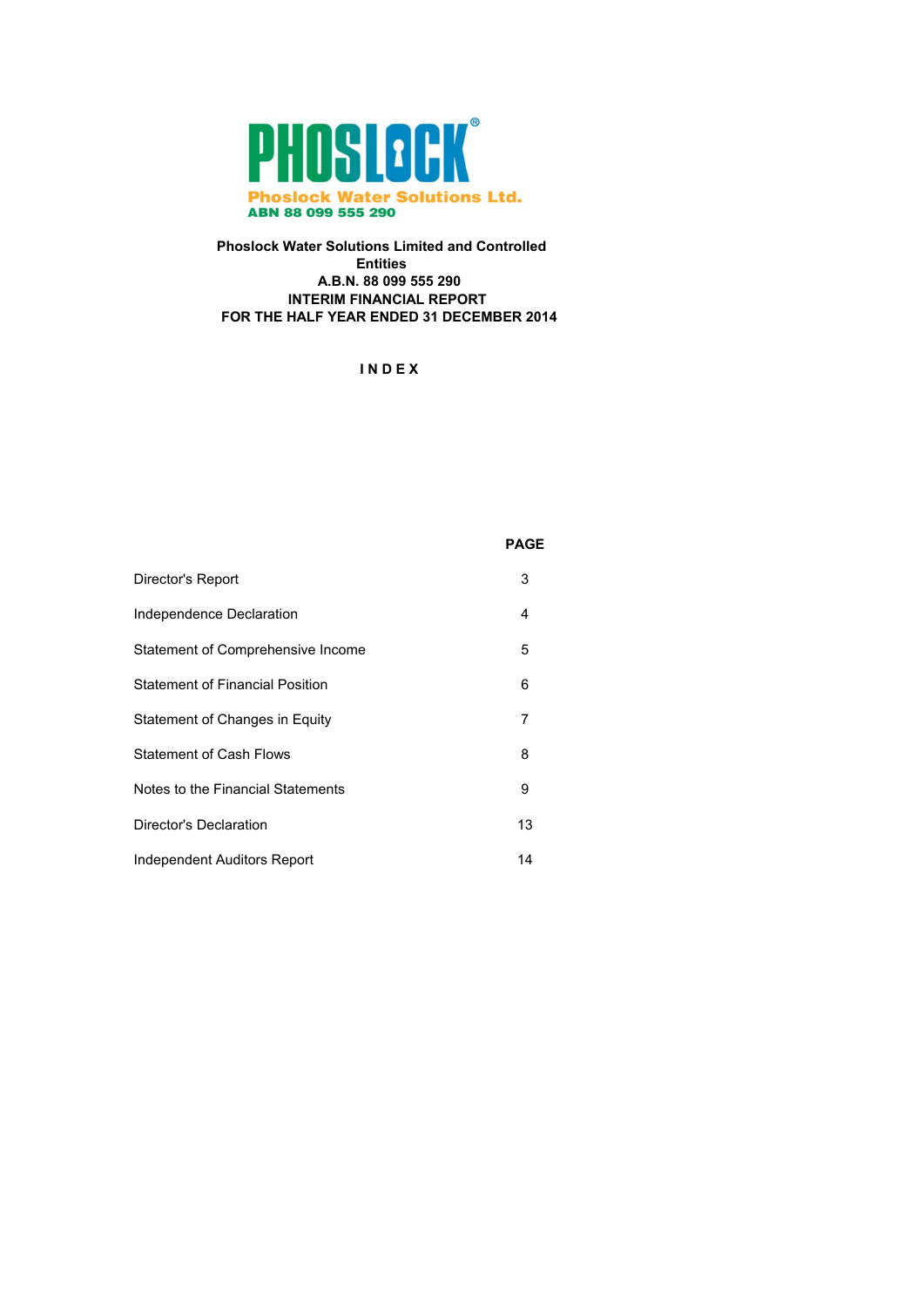## **DIRECTOR'S REPORT**

Your directors present their report on the Company and its controlled entities ("the Group") for the half year ended 31 December 2014.

#### **Directors**

The names of directors in office at anytime during the year or since the end of the half year are:

Mr Laurence Freedman AM Mr Pobert Schuitema The Hon Pam Allan

#### **Review of Operations**

Revenues recorded for the period of \$486,674 represent a 25% decrease over the corresponding six month period. An additional sales order of \$245,700 was received before 31 December, 2014, however this was not recognised as revenue as goods relating to this sale were not dispatched to the customer before 31 December, 2014. This revenue will be included in the second half of FY14-15. The major sales regions were Europe, North America and Australia. The Company received an Australian Government Grant for ongoing research and development. Revenue was affected by several near term orders being delayed from October-December 2014 to the first half of 2015.

IETC, the former manufacturing joint venture in China (71% owned by PWS) is in the final stages of being wound-up. The process of winding up a company with foreign shareholders in China is very time consuming and needs approval of a number of government departments. For the period to 31 December, 2014 the Company booked one-off cost of \$158,228 relating to the winding up of the IETC and termination payments to IETC management.

Operating expenses (excluding one-off IETC winding up costs, depreciation, financing and options costs) for the 6 months decreased by 30% to \$790,908 (2013:\$1,135,772). This was the result of lower costs in all expenses categories. The Company continues to expense all costs associated with bringing its pipeline projects to completion in the period that they are incurred. This includes technical, external consultants and travel & marketing expenses.

The loss for the 6 months of the consolidated entity including one-off IETC wind-up costs and after providing for non-controlling interests amounted to \$849,469 (2013; (\$829,896).

Earnings before depreciation and amortisation, tax and interest and impairment losses (EBITDA) entity but including one-off IETC wind-up costs for the 6 months were (\$672,172) which is a 3% improvement over the previous period (FY2013: \$693,717).

Although the Company recorded a loss for the latest 6 months, the Company believes that the outlook for the business remains positive. A number of projects scheduled for application in the first half of FY14-15 were delayed into the second half of FY14-15. Reasons for the delays were finalisation of approvals; or finalisation of funding arrangements; as well as the need to complete other work (such as sewage system upgrades and dredging) prior to commencing the application of Phoslock.

Sales from the European/UK region were lower than the previous period. Phoslock Europe has a strong pipeline of 20 projects. To date, Phoslock Europe has completed 51 lake projects since early 2007. The Company has an excellent relationship with our European partner, Bentophos GmbH.

Solid progress was made during the year in the development of the Phoslock business in North America, in both the United States and Canada. Our US licensee, SePRO Corporation, has dedicated significant resources to develop Phoslock in the United States since taking over the license in 2011. It has developed several niche markets, one of which is growing strongly and has the potential to be a major market for Phoslock. The Company also undertook several projects in Canada in 2014 and several near term projects are scheduled to take place in the first half of 2015.

The Company continues to expend significant resources on large projects in Asia, South America

Canada and Europe. The potential size of all of these projects is material in both volume and product and monetary value. Over the last 12 months, all of the 11 large projects (defined as sales revenue from \$1 million to \$100 million) have had some form of delay in either approval, funding

or completion of other works prior to the application of Phoslock. All of the large project customers are governmental authorities and many of these have complex approval processes. Delays relating to decision making by governmental organizations is often beyond the control of the Company. The Company works with its customers to ensure that approval processes are streamlined as much as possible.

The Company and its licensees are currently working on 49 separate projects (including the 11 large projects) - 20 in Furope/UK: 14 in North America: 6 in Asia: 5 in Latin America and 4 in Australia. The sales pipeline is regularly reviewed by management and the board and only projects with a high likelihood of being undertaken are included in the sales pipeline. The Company's sales pipeline currently includes 22 projects for which the Company believes decisions are expected between now and the end of the year. In several of these projects, a decision to fund the application has already been made and the Company or its licensee is only waiting on the relevant permit to apply from the environmental regulator. The 22 projects involve a total of approx 2,300 tons and have a sales value of in excess of \$7 million.

The IETC manufacturing ioint venture in China is in the final stages of being wound-up. The plant was dismantled and the equipment was sold prior to 31 December, 2013. A new manufacturing facility has been established in Sichuan. China, at the premises of a key raw material supplier. Production costs at this plant are lower than at PWS' previous manufacturing facility. Furthermore, transportation costs for raw materials delivered to the plant and finished goods from the plant to overseas markets are significantly lower as the raw material suppliers are located close to the new plant and an export port is located nearby. As advised in the December 2014 quarterly, the Sichuan plant is currently undertaking a large production run to meet both current orders and anticipated orders from larger projects.

The key to the Group's growth and development is increasing sales by converting its extensive pipeline into sales.

Operating expenses have continued to fall to a historical low base. As sales volumes increase, both production costs are expected to decrease and operating costs to remain<br>relatively constant. The decline in the A\$ versus

#### **Auditor's Independence Declaration**

A copy of the auditor's independence declaration in accordance with Section 307C of the Corporations Act 2001, for the half year ended 31 December 2014 has been received and can be found on page 4 of the directors'report.

Signed in accordance with a resolution of the Board of Directors of Phoslock Water Solutions Limited

 $9 - 17$ 

Mr Robert Schuitema Managing Director

Dated at Sydney, 27 February 2015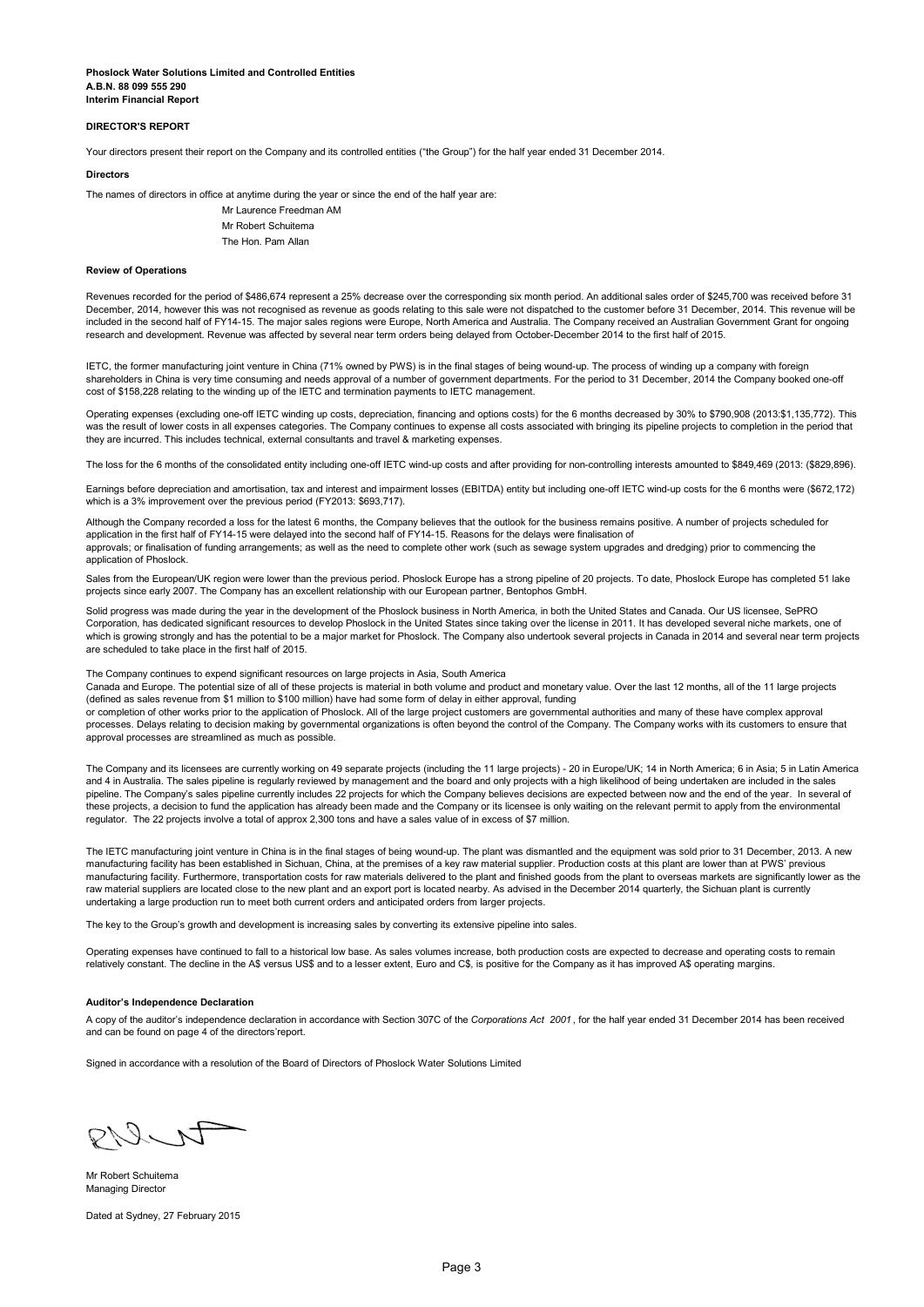*Chartered Accountants*  ABN 14 568 923 714



# Lead Auditor's Independence Declaration under Section 307C of the Corporations Act 2001

To: The Directors of Phoslock Water Solutions Limited

I declare that, to the best of my knowledge and belief, in relation to the review for the half-year ended 31 December 2014 there have been:

- (i) no contraventions of the auditor independence requirements as set out in the Corporations Act 2001 in relation to the review; and
- (ii) no contraventions of any applicable code of professional conduct in relation to the review.

SYDNEY NSW 2000

5th Floor **W. W. VICK & CO**  379-383 Pitt Street Chartered Accountants

Dated this 27th day of February 2015 **Phillip Jones - Partner** 

Fayworth House, Suite 503, 5<sup>th</sup> Floor, 379-383 Pitt Street, Sydney, NSW 2000 PO Box 20037, World Square, NSW 2002 Phone : 02 9266 0881 Fax : 02 9266 0886

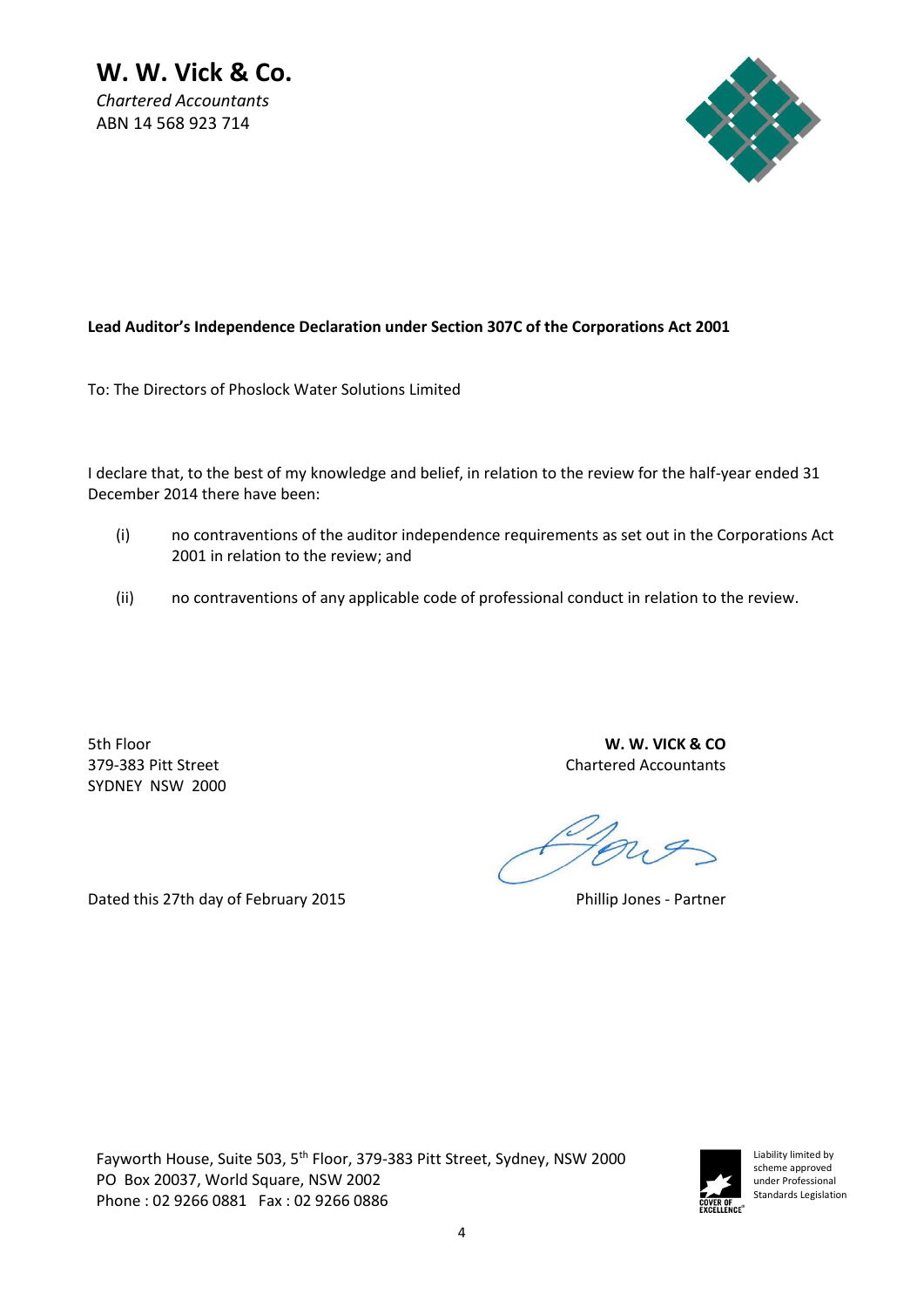## **CONSOLIDATED STATEMENT OF COMPREHENSIVE INCOME** FOR THE HALF YEAR ENDED 31 DECEMBER 2014

|                                                          | <b>NOTE</b>    | 31.12.2014 | 31.12.2013 |
|----------------------------------------------------------|----------------|------------|------------|
|                                                          |                | \$         | \$         |
| Sales revenue                                            | $\overline{2}$ | 251,223    | 467,296    |
| Cost of sales                                            |                | (167, 935) | (231, 341) |
| Gross profit                                             |                | 83,288     | 235,955    |
| Other revenue                                            | 2              | 235,451    | 204,235    |
| Distribution expenses                                    | 3              | (14, 400)  | (33, 915)  |
| Marketing expenses                                       | 3              | (74, 105)  | (158, 424) |
| Occupancy expenses                                       | 3              | (51, 416)  | (84, 527)  |
| Administrative expenses                                  | 3              | (202, 571) | (264, 229) |
| Employee benefit expenses                                |                | (448, 413) | (594, 679) |
| Depreciation and amortisation                            |                | (15, 591)  | (16, 564)  |
| Finance costs                                            |                | (220, 185) | (117, 391) |
| Winding-up expenses                                      | 3              | (158, 228) |            |
| Options expenses                                         |                | (43, 357)  | (44,625)   |
| <b>LOSS BEFORE INCOME TAX</b>                            |                | (909, 526) | (874, 163) |
| Income tax expense/ (revenue)                            |                |            |            |
| <b>LOSS FOR THE PERIOD</b>                               |                | (909, 526) | (874, 163) |
| <b>OTHER COMPREHENSIVE INCOME</b>                        |                |            |            |
| Exhange differences arising on translation of foreign    |                |            |            |
| controlled entities                                      |                | (29, 870)  | (19, 864)  |
| <b>TOTAL COMPREHENSIVE LOSS FOR THE PERIOD</b>           |                | (939,396)  | (894,027)  |
| Profit (Loss) for the period attributable to:            |                |            |            |
| - Owners of parent entity                                |                | (849, 469) | (829, 896) |
| - non-controlling interest                               |                | (60, 057)  | (44, 267)  |
| Total loss for the period                                |                | (909, 526) | (874, 163) |
| Total comprehensive loss for the period attributable to: |                |            |            |
| - Owners of parent entity                                |                | (923, 118) | (824, 029) |
| - non-controlling interest                               |                | (16, 278)  | (69,998)   |
| Total comprehensive loss for the period                  |                | (939, 396) | (894,027)  |
| <b>Earnings per share</b>                                |                |            |            |
| Basic earnings per share (cents per share)               |                | (0.40)     | (0.38)     |
| Diluted earnings per share (cents per share)             |                | (0.40)     | (0.38)     |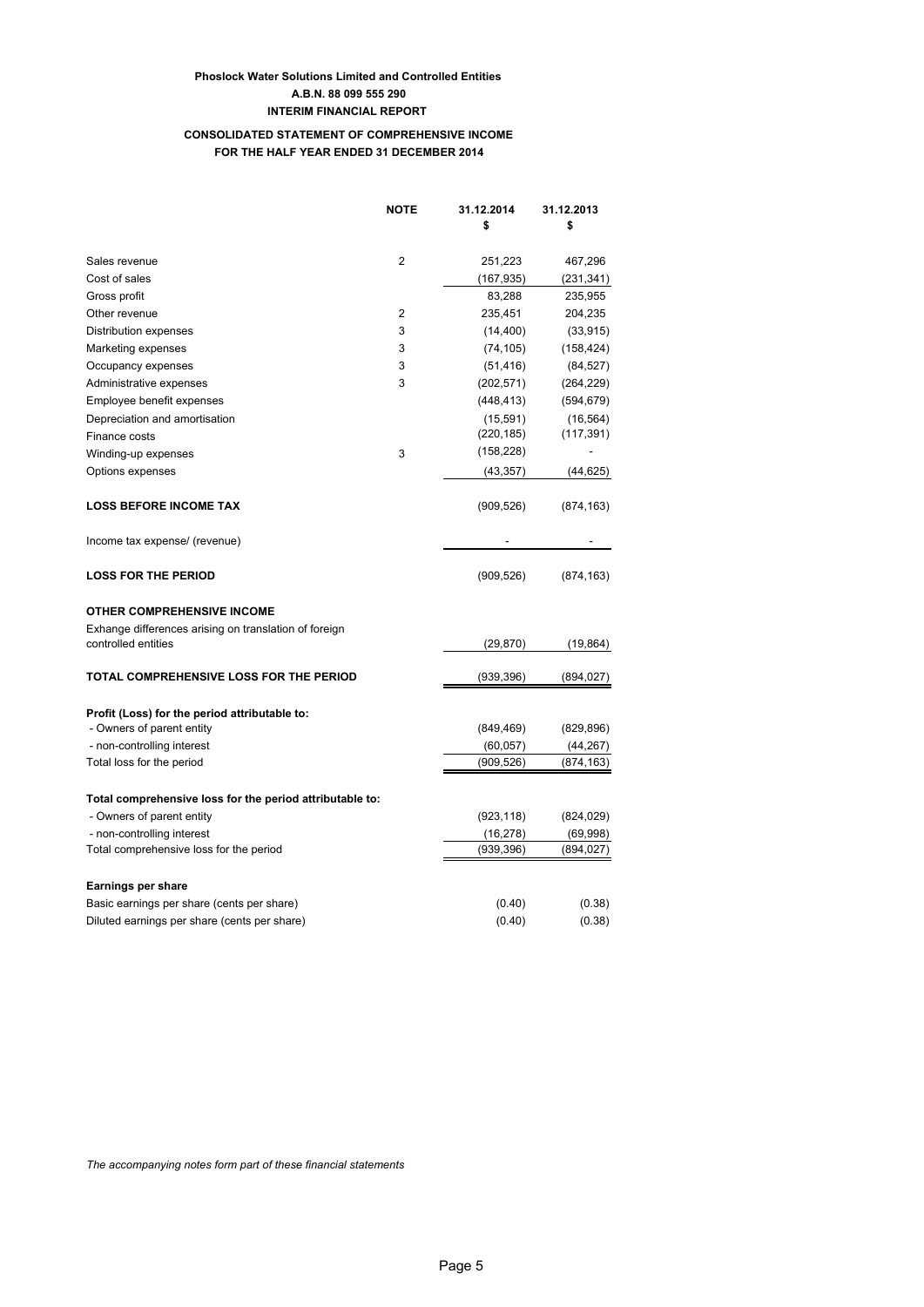## **Phoslock Water Solutions Limited and Controlled Entities** A.B.N. 88 099 555 290 **INTERIM FINANCIAL REPORT CONSOLIDATED STATEMENT OF FINANCIAL POSITION**

## AS AT 31 DECEMBER 2014

|                                  | <b>NOTE</b> | 31.12.2014<br>\$ | 30.06.2014<br>\$ |
|----------------------------------|-------------|------------------|------------------|
| <b>CURRENT ASSETS</b>            |             |                  |                  |
| Cash and cash equivalents        |             | 150,549          | 248,490          |
| Trade and other receivables      |             | 379,315          | 402,245          |
| Inventories                      |             | 42,329           | 132,971          |
| Other assets                     |             | 42,520           | 32,560           |
| <b>Financial assets</b>          |             | 55,075           | 55,149           |
| <b>TOTAL CURRENT ASSETS</b>      |             | 669,787          | 871,415          |
| <b>NON-CURRENT ASSETS</b>        |             |                  |                  |
| Plant and equipment              |             | 134,474          | 150,065          |
| <b>TOTAL NON-CURRENT ASSETS</b>  |             | 134,474          | 150,065          |
| <b>TOTAL ASSETS</b>              |             | 804,261          | 1,021,480        |
|                                  |             |                  |                  |
| <b>CURRENT LIABILITIES</b>       |             |                  |                  |
| Trade and other payables         |             | 685,959          | 322,586          |
| <b>Financial liabilities</b>     |             | 343,141          | 983,507          |
| Convertible notes                |             |                  | 1,300,000        |
| Short term provisions            |             | 222,405          | 244,788          |
| <b>TOTAL CURRENT LIABILITIES</b> |             | 1,251,505        | 2,850,881        |
| <b>NON-CURRENT LIABILITIES</b>   |             |                  |                  |
| <b>Financial liabilities</b>     |             | 426,177          | 284,628          |
| Convertible notes                |             | 2,050,000        |                  |
| Long term provisions             |             | 113,976          | 107,330          |
| TOTAL NON-CURRENT LIABILITIES    |             | 2,590,153        | 391,958          |
| <b>TOTAL LIABILITIES</b>         |             | 3,841,658        | 3,242,839        |
| <b>NET ASSETS/(LIABILITIES)</b>  |             | (3,037,397)      | (2,221,358)      |
| <b>EQUITY</b>                    |             |                  |                  |
| <b>Issued capital</b>            | 5           | 31,811,715       | 31,731,715       |
| Reserves                         |             | 635,683          | 605,919          |
| <b>Accumulated losses</b>        |             | (35, 103, 096)   | (34, 253, 628)   |
| Owners interest                  |             | (2,655,698)      | (1,915,994)      |
| Non-controlling interest         |             | (381, 699)       | (305, 364)       |
| <b>TOTAL EQUITY</b>              | 4           | (3,037,397)      | (2,221,358)      |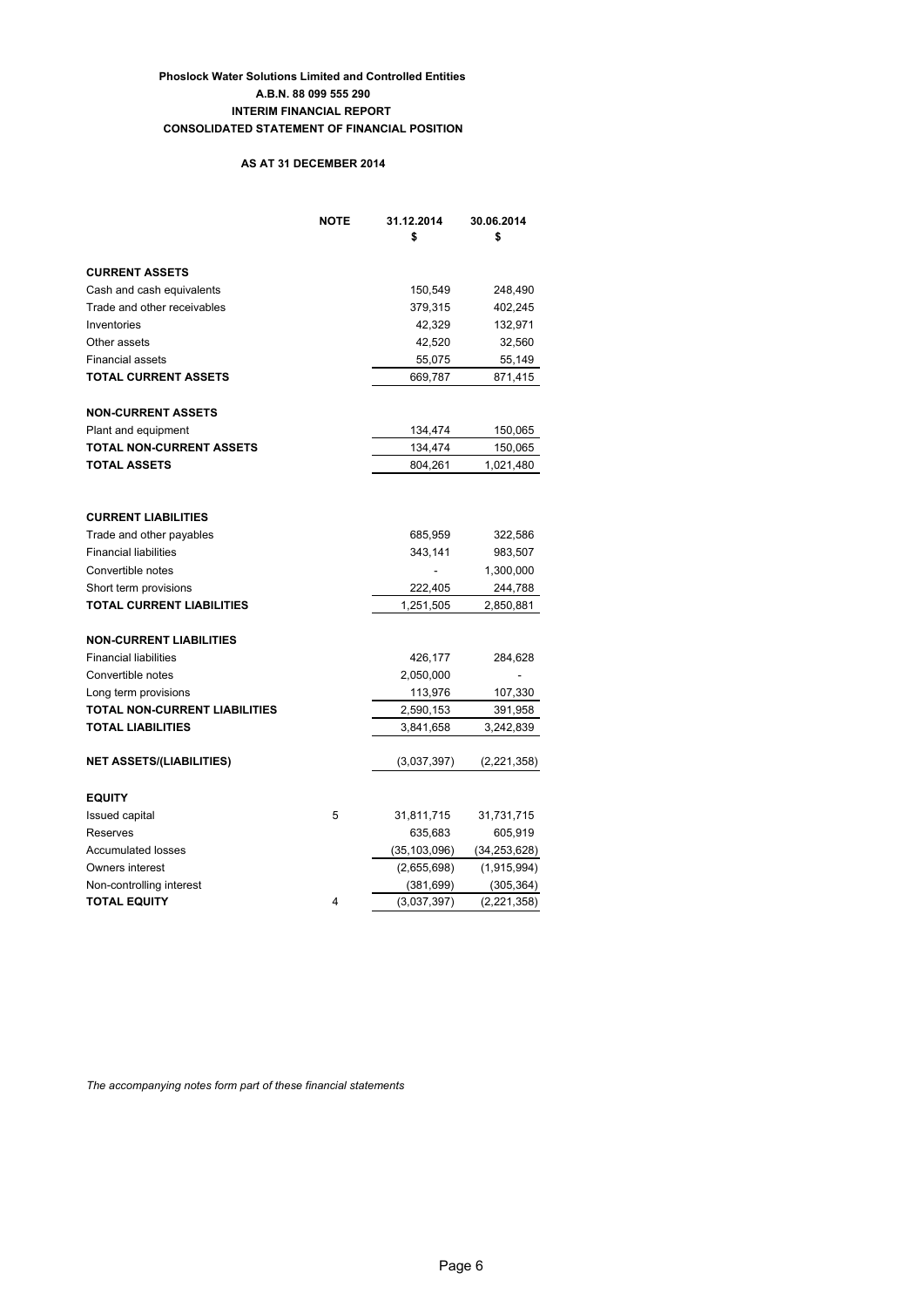## **Phoslock Water Solutions Limited and Controlled Entities** A.B.N. 88 099 555 290 **INTERIM FINANCIAL REPORT CONSOLIDATED STATEMENT OF CHANGES IN EQUITY** FOR THE HALF YEAR ENDED 31 DECEMBER 2014

|                                                               | Note Issued capital<br>\$ | Option<br>Reserve<br>\$ | Foreign<br>currency<br>translation<br>reserves<br>\$ | Non-<br>controlling<br>interest<br>\$ | <b>Accumulated</b><br>losses<br>\$ | <b>Total</b><br>\$ |
|---------------------------------------------------------------|---------------------------|-------------------------|------------------------------------------------------|---------------------------------------|------------------------------------|--------------------|
| <b>Balance at 1 July 2013</b>                                 | 31,731,715                | 31,745                  | 483,070                                              | (297, 203)                            | (32,686,216)                       | (736, 889)         |
| <b>Total comprehensive income</b>                             |                           |                         |                                                      |                                       |                                    |                    |
| Loss for the period                                           |                           |                         | $\overline{\phantom{a}}$                             | (44, 267)                             | (829, 896)                         | (874, 163)         |
| Other comprehensive income                                    |                           |                         | 5,867                                                | (25, 731)                             |                                    | (19, 864)          |
| Total comprehensive loss for the period                       | $\overline{\phantom{a}}$  | $\sim$                  | 5,867                                                | (69,998)                              | (829, 896)                         | (894, 027)         |
| Transactions with owners in their capacity as<br>owners       |                           |                         |                                                      |                                       |                                    |                    |
| Share-based payment<br><b>Transaction costs</b>               |                           | 44,625                  |                                                      |                                       |                                    | 44,625             |
| Total transactions with owners in their capacity as<br>owners |                           | 44,625                  |                                                      |                                       |                                    | 44,625             |
| <b>Balance at 31 December 2013</b>                            | 31,731,715                | 76,370                  | 488,937                                              | (367, 201)                            | (33, 516, 112)                     | (1,586,291)        |
| Balance at 1 July 2014                                        | 31,731,715                | 115,325                 | 490,594                                              | (305, 364)                            | (34, 253, 628)                     | (2, 221, 358)      |
| Total comprehensive income for the period                     |                           |                         |                                                      |                                       |                                    |                    |
| Loss for the period                                           |                           |                         | $\overline{\phantom{a}}$                             | (60, 057)                             | (849, 469)                         | (909, 526)         |
| Other comprehensive income                                    |                           |                         | (13, 592)                                            | (16, 278)                             |                                    | (29, 870)          |
| Total comprehensive loss for the period                       |                           |                         | (13, 592)                                            | (76, 335)                             | (849, 469)                         | (939, 396)         |
| Transactions with owners in their capacity as<br>owners       |                           |                         |                                                      |                                       |                                    |                    |
| Treasury shares sold                                          | 80,000                    |                         |                                                      |                                       |                                    | 80,000             |
| Share-based payment                                           |                           | 43,357                  |                                                      |                                       |                                    | 43,357             |
| <b>Transaction costs</b>                                      |                           |                         |                                                      |                                       |                                    |                    |
| Total transactions with owners in their capacity as<br>owners | 80,000                    | 43,357                  |                                                      |                                       |                                    | 123,357            |
| <b>Balance at 31 December 2014</b>                            | 31,811,715                | 158,682                 | 477,002                                              | (381, 699)                            | (35, 103, 097)                     | (3,037,397)        |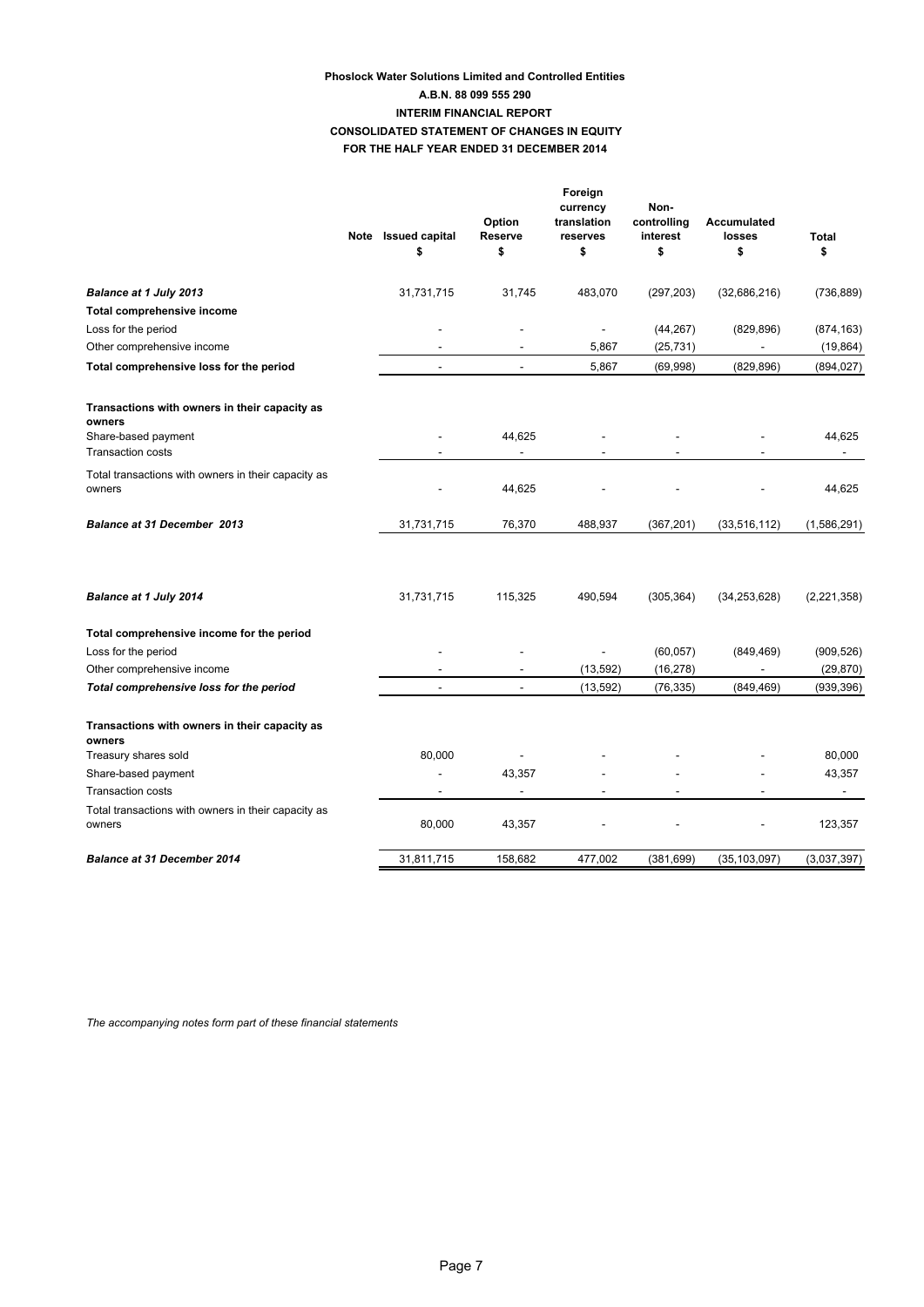## **Phoslock Water Solutions Limited and Controlled Entities** A.B.N. 88 099 555 290 **INTERIM FINANCIAL REPORT CONSOLIDATED STATEMENT OF CASH FLOWS** FOR THE HALF YEAR ENDED 31 DECEMBER 2014

| <b>NOTE</b>                                                     | 31.12.2014<br>\$ | 31.12.2013<br>\$ |
|-----------------------------------------------------------------|------------------|------------------|
| <b>CASH FLOWS FROM OPERATING ACTIVITIES</b>                     |                  |                  |
| Receipts from customers                                         | 553,804          | 640,462          |
| Payments to suppliers and employees                             | (875, 952)       | (1, 176, 500)    |
| Interest received                                               | 1,578            | 2,705            |
| Finance costs                                                   | (110, 577)       | (98, 342)        |
| <b>NET CASH FROM / (USED IN) OPERATING ACTIVITIES</b>           | (431, 147)       | (631, 675)       |
| CASH FLOWS FROM / (USED IN) INVESTING ACTIVITIES                |                  |                  |
| Increase/(decrease) in term deposits                            |                  | (10, 349)        |
| Purchase of property, plant and equipment (net of sales)        |                  | (21, 597)        |
| <b>NET CASH FROM / (USED IN) INVESTING ACTIVITIES</b>           |                  | (31, 946)        |
| <b>CASH FLOWS FROM / (USED IN) FINANCING ACTIVITIES</b>         |                  |                  |
| Proceeds from share issue                                       | 80,000           |                  |
| Proceeds/(Repayment) from/of borrowings (net)                   | 240,000          | 300,000          |
| <b>NET CASH FROM / (USED IN) FINANCING ACTIVITIES</b>           | 320,000          | 300,000          |
| Net increase/(decrease) in cash and cash equivalents held       | (111, 147)       | (363, 621)       |
| Cash and cash equivalents at the beginning of the period        | 248,490          | 473,737          |
| Effect of exchange rates on cash holdings in foreign currencies | 13,206           | 14,852           |
| CASH AND CASH EQUIVALENTS AT THE END OF THE PERIOD              | 150,549          | 124,968          |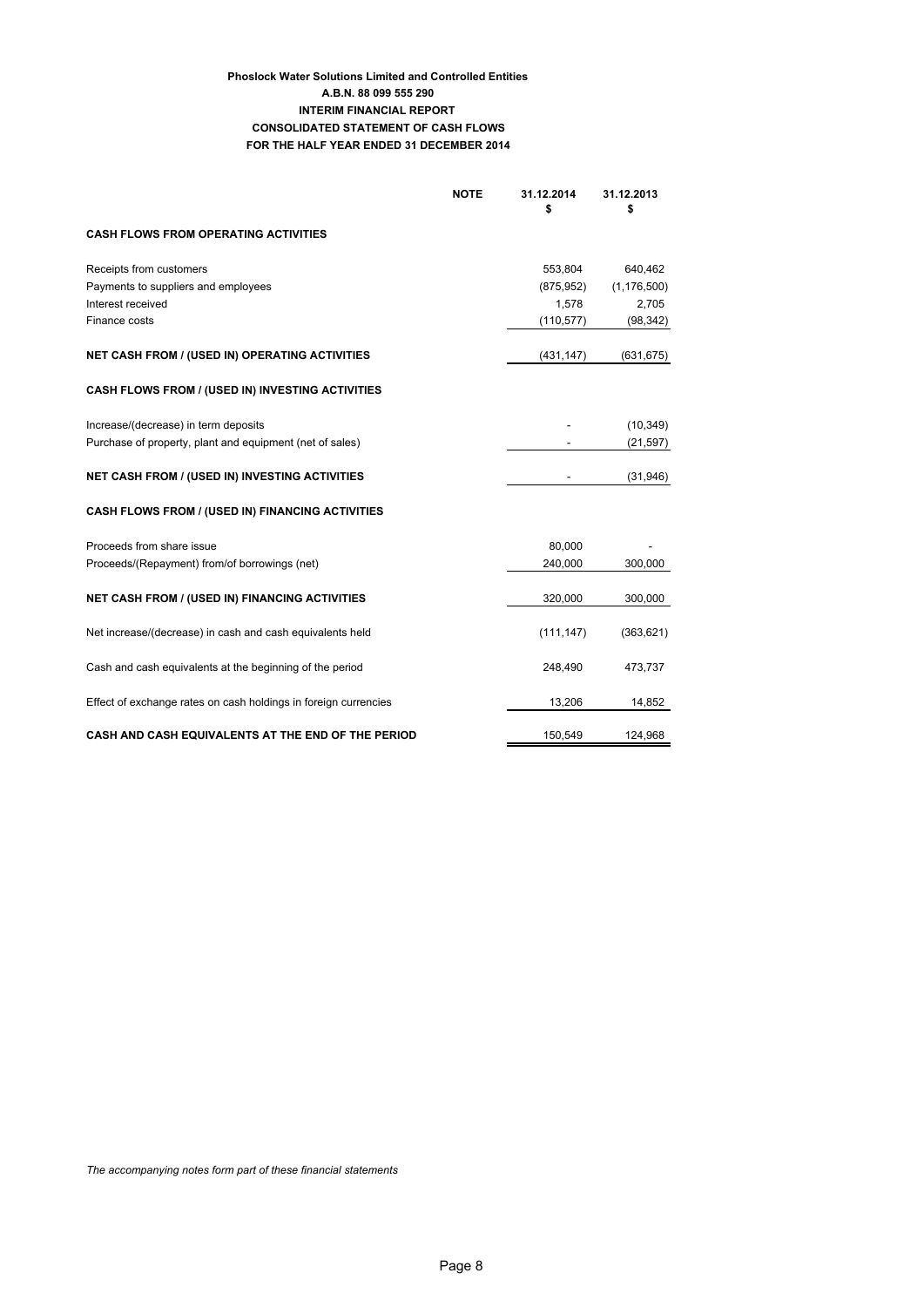## NOTES TO THE CONSOLIDATED FINANCIAL STATEMENTS

## FOR THE HALF YEAR ENDED 31 DECEMBER 2014

#### **NOTE 1 BASIS OF PREPARATION**

These general purpose financial statements for the interim half-year reporting period ended 31 December 2014 have been prepared in accordance with requirements of the Corporations Act 2001 and Australian Accounting Standar

This interim financial report is intended to provide users with an update on the latest annual financial statements of Phoslock Water Solutions Ltd and its controlled entities (the Group). As such, it does not contain information that represents relatively insignificant changes occurring during the half-year within the Group. It is therefore recommended that this financial report be read in conjunction with the annual financial statements of the Group for the year ended 30 June 2014, together with any public<br>recommended that this financial report be read in co announcements made during the half-year

The same accounting policies and methods of computation have been followed in this interim financial report as were applied in the most recent annual financial statements.

#### New Accounting Standards and Interpretation

The Group has adopted all applicable new accounting standards and interpretations as of 1 July 2014 in the financial accounts as follows:

. AASB 1031 Materiality (2013) effective for annual periods beginning on or after 1 January 2014;

- AASB 2012-3 Amendments to Australian Accounting Standards Offsetting Financial Assets and Financial Liabilities;
- .<br>AASB 2013-3 Amendments to AASB 136 Recoverable Amount Disclosures for Non-Financial Assets;
- . AASB 2013-9 Amendments to Australian Accounting Standards Conceptual Framework, Materiality and Financial Instruments

• Annual Improvements to IFRSs 2010-2012 Cycle;

• Annual Improvements to IFRSs 2011-2013 Cycle

The adoption of the above accounting standards had no material impact on the Group.

The Group has not early adopted any other standard, interpretation or amendment that has been issued but is not yet effective.

| <b>NOTE 2 REVENUE</b>            | 31.12.2014<br>\$ | 31.12.2013<br>\$ |
|----------------------------------|------------------|------------------|
| Sales Revenue                    | 251,223          | 467,296          |
| Other income                     |                  |                  |
| - interest received              | 1,578            | 1,865            |
| - other income                   |                  | 3,011            |
| - export development/r&d grants  | 235,903          | 180,102          |
| - gain on sale of assets         |                  | 19,257           |
| Total other income               | 237,481          | 204,235          |
| Total revenue                    | 488,704          | 671,531          |
| <b>NOTE 3 OPERATING EXPENSES</b> |                  |                  |
| Distribution expenses            | 14,400           | 33,916           |
| Administrative expenses          | 202,571          | 264,229          |
| Marketing expenses               | 74,105           | 158,424          |
| Occupancy expenses               | 51,416           | 84,527           |
| Winding-up expenses (a)          | 158,228          |                  |
| Total expenses                   | 500,719          | 541,096          |

(a) - Winding-up expenses are mainly regulatory, administrative and employee termination costs associated with the voluntary dissolution of the Group's 71% owned subsidiary in China, IETC Environmental Protection Technology (Kunming) Ltd.

#### **NOTE 4 SEGMENT REPORTING**

#### **Seament Information**

#### Identification of reportable segments

The group has identified its operating segments based on the internal reports that are reviewed and used by the board of directors (chief operating decision makers) in assessing performance and determining the allocation of resources.

The group is managed primarily on the basis of geographical areas - Australia/NZ, Europe/UK, North America, Asia and South America. The Group's operations inherently have similar profiles and performance assessment criteria.

#### Types of products and services by segment

The sale of Phoslock granules and application services and lake restoration consulting services is the main business of the Group. These products and services are provided on a geographical basis with offices and representation in each of the company's four key geographical areas - Australia/NZ, Europe/UK, Americas and Asia.

## Basis of accounting for purposes of reporting by operating segments

Accounting policies adopted

Unless stated otherwise, all amounts reported to the Board of Directors as the chief decision maker with respect to operating segments are determined in accordance with accounting policies that are consistent to those adopted in the annual financial statements of the Group

#### Inter-segment transactions

An internally determined transfer price is set for all inter-entity sales. This price is based on what would be realised in the event the sale was made to an external party at arm's-length. All such transactions are eliminated on consolidation for the Groups financial statements.

Corporate charges are allocated to reporting segments based on the segments' overall proportion of revenue generation within the Group. The Board of Directors believes<br>this is representative of likely consumption of head o and receivable are initially recognised at the consideration received net of transaction costs and then revalued to the exchange rate used at the end of the current payable and received net of transaction costs and then re accounting period.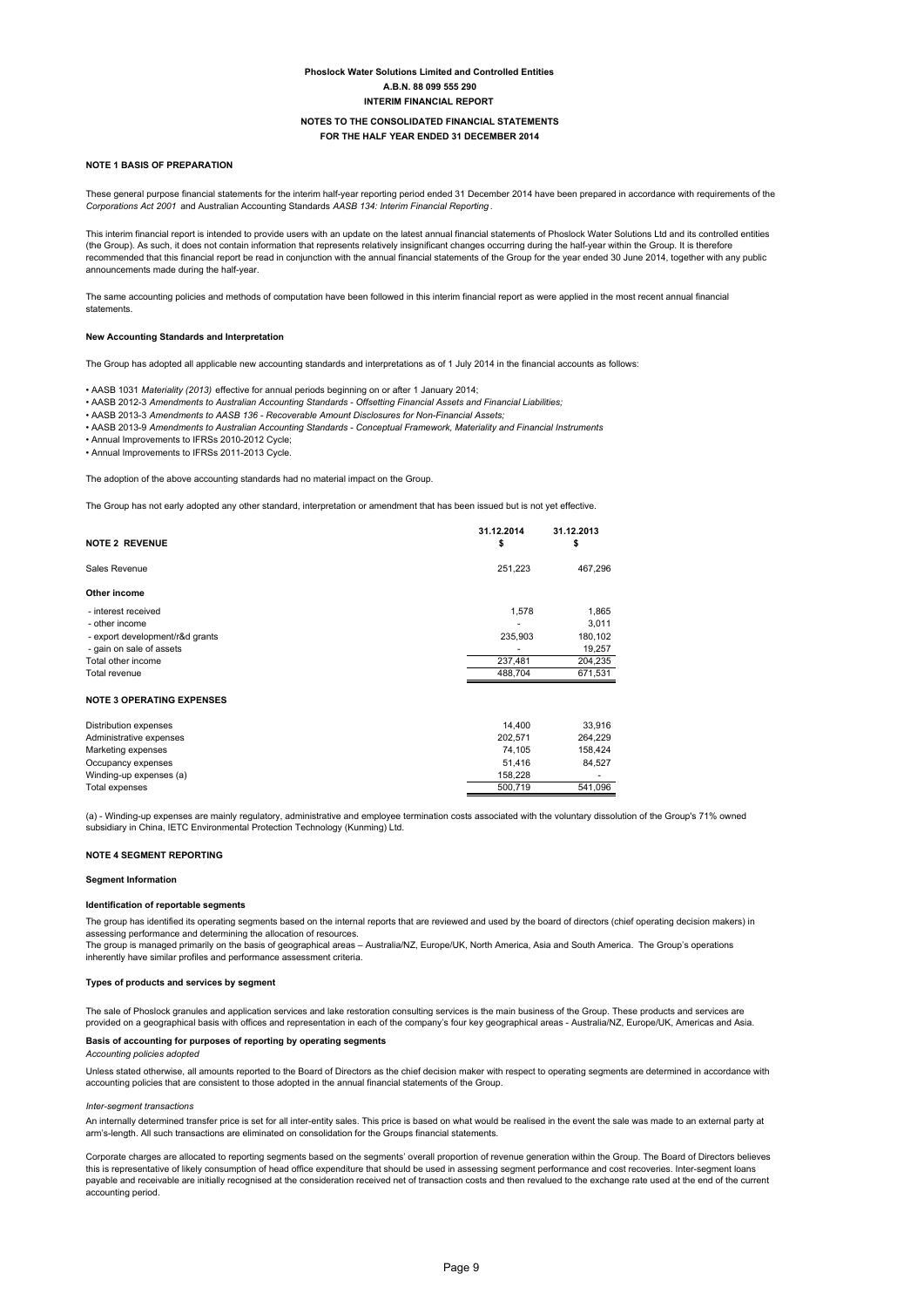# NOTES TO THE CONSOLIDATED FINANCIAL STATEMENTS

## FOR THE HALF YEAR ENDED 31 DECEMBER 2014

## Segment assets

Where an asset is used across multiple segments, the asset is allocated to the segment that receives the majority of economic value from the asset. In the majority of instances, segment assets are clearly identifiable on the basis of their nature and physical location.

Unless indicated otherwise in the segment assets note, investments in financial assets, deferred tax assets and intangible assets have not been allocated to operating segments.

## Seament liabilities

Liabilities are allocated to segments where there is direct nexus between the incurrence of the liability and the operations of the segment. Borrowings and tax liabilities are generally considered to relate to the Group as a whole and are not allocated. Segment liabilities include trade and other payables and certain direct borrowings.

#### Unallocated items

The following items of revenue, expense, assets and liabilities are not allocated to operating segments as they are not considered part of the core operations of any segment:

• net gains on disposal of available-for-sale investments;

• income tax expense;<br>• deferred tax assets and liabilities;

• intangible assets.

## (i) Segment performance

|                                                                            | Australia/NZ |           | Europe/UK North America | Asia       | Total      | <b>Eliminations</b> | Total      |
|----------------------------------------------------------------------------|--------------|-----------|-------------------------|------------|------------|---------------------|------------|
| Six months ended 31 December 2014                                          |              |           |                         |            |            |                     |            |
| Revenue                                                                    |              |           |                         |            |            |                     |            |
| <b>External sales</b>                                                      | 128,903      | 29.627    | 92.693                  |            | 251,223    |                     | 251,223    |
| Inter-segment sales                                                        |              | 14,617    |                         |            | 14,617     | (14, 617)           |            |
| Other revenue                                                              | 235,903      | ٠         |                         |            | 235,903    | ٠                   | 235,903    |
| <b>Total segment revenue</b>                                               | 364.806      | 44.244    | 92.693                  | ä,         | 501,743    | (14, 617)           | 487.126    |
| Reconcilliation of segment revenue to group                                |              |           |                         |            |            |                     |            |
| revenue                                                                    |              |           |                         |            |            |                     |            |
| Unallocated interest income                                                |              |           |                         |            |            |                     | 1,578      |
| Total group revenue                                                        |              |           |                         |            |            |                     | 488,704    |
| Segment loss before tax                                                    | (186, 065)   | (46, 173) | (12, 848)               | (158, 228) | (403, 314) |                     | (403, 314) |
|                                                                            |              |           |                         |            |            |                     |            |
| Reconcilliation of segment result to group net<br>profit/(loss) before tax |              |           |                         |            |            |                     |            |
| Amounts not included in segment result but                                 |              |           |                         |            |            |                     |            |
| reviewed by the Board                                                      |              |           |                         |            |            |                     |            |
| - Depreciation and amortisation                                            | (15, 591)    |           |                         |            | (15, 591)  |                     | (15, 591)  |
| Unallocated items:                                                         |              |           |                         |            |            |                     |            |
| - Corporate charges                                                        |              |           |                         |            |            |                     | (270, 436) |
| - Finance costs                                                            |              |           |                         |            |            |                     | (220, 185) |
| Loss before income tax from continuing operations                          |              |           |                         |            |            |                     | (909, 526) |
| Six months ended 31 December 2013                                          |              |           |                         |            |            |                     |            |
| Revenue                                                                    |              |           |                         |            |            |                     |            |
| <b>External sales</b>                                                      | 255,321      | 22,231    | 128,116                 | 61,628     | 467,296    |                     | 467,296    |
| Inter-segment sales                                                        |              | 3,526     |                         | 44,975     | 48,501     | (48, 501)           |            |
| Other revenue                                                              | 202,370      |           |                         |            | 202,370    |                     | 202,370    |
| <b>Total segment revenue</b>                                               | 457,691      | 25,757    | 128,116                 | 106,603    | 718,167    | (48, 501)           | 669,666    |
| Reconcilliation of segment revenue to group                                |              |           |                         |            |            |                     |            |
| Unallocated interest income                                                |              |           |                         |            |            |                     | 1,865      |
| Total group revenue                                                        |              |           |                         |            |            |                     | 671,531    |
| Segment loss before tax                                                    | (421.961)    | (33.724)  | 20,000                  | (40, 294)  | (475, 979) |                     | (475, 979) |
| profit/(loss) before tax                                                   |              |           |                         |            |            |                     |            |
| Amounts not included in segment result but                                 |              |           |                         |            |            |                     |            |
| - Depreciation and amortisation                                            | (12, 246)    |           |                         | (4, 318)   | (16, 564)  |                     | (16, 564)  |
| Unallocated items:                                                         |              |           |                         |            |            |                     |            |
| - Corporate charges                                                        |              |           |                         |            |            |                     | (264, 229) |
| - Finance costs                                                            |              |           |                         |            |            |                     | (117, 391) |
| Loss before income tax from continuing operations                          |              |           |                         |            |            |                     | (874, 163) |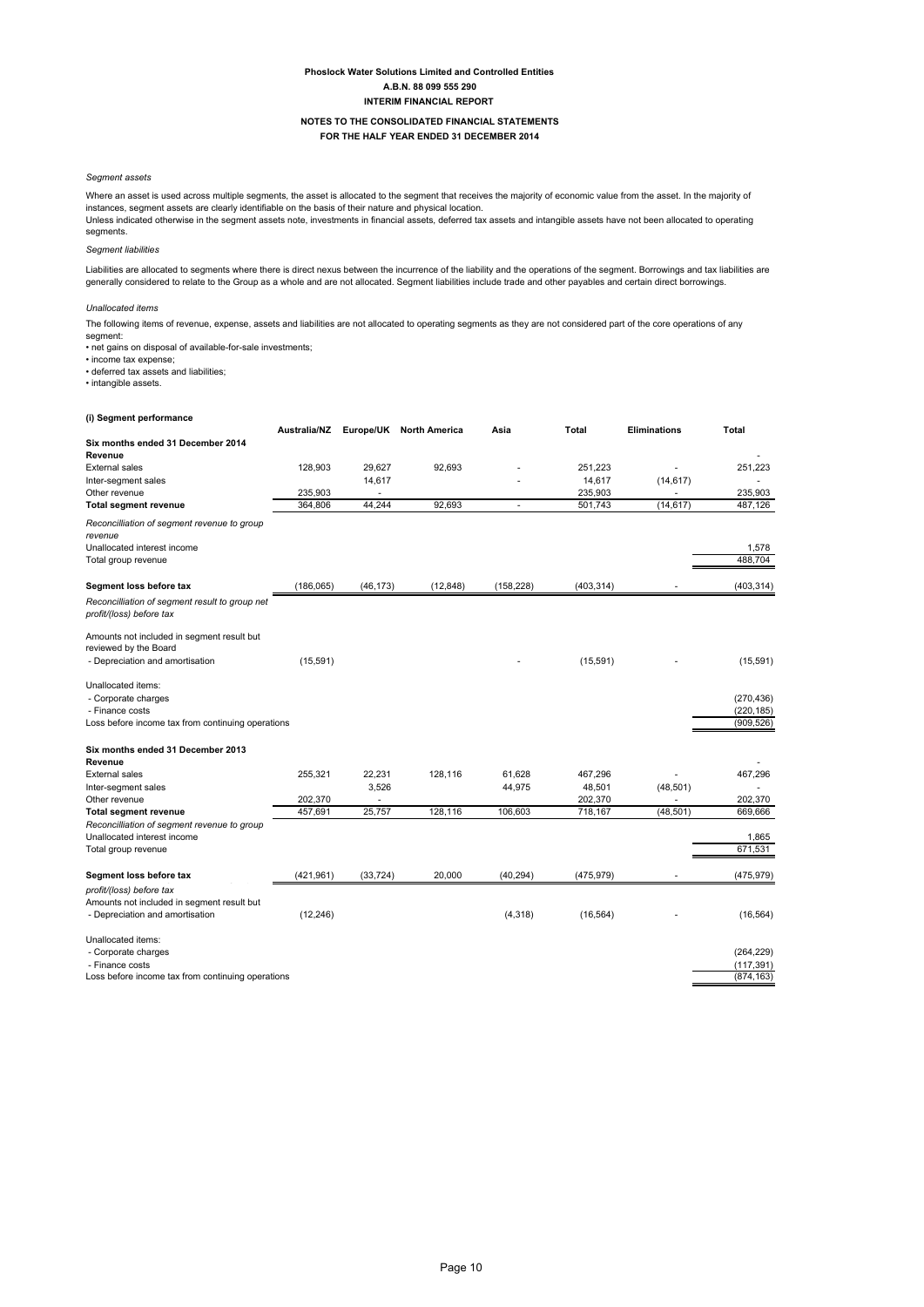## NOTES TO THE CONSOLIDATED FINANCIAL STATEMENTS FOR THE HALF YEAR ENDED 31 DECEMBER 2014

|                                  | Australia/NZ | Europe/UK | <b>North America</b>     | Asia    | Total     | <b>Eliminations</b> | Total     |
|----------------------------------|--------------|-----------|--------------------------|---------|-----------|---------------------|-----------|
| (ii) Segment assets              |              |           |                          |         |           |                     |           |
| 31 December 2014                 |              |           |                          |         |           |                     |           |
| <b>Segment assets</b>            | 2,344,476    | 112,841   | $\overline{\phantom{a}}$ | 121,706 | 2,579,023 | (1,774,762)         | 804,261   |
| Unallocated assets - intangibles |              |           |                          |         |           |                     |           |
| <b>Total group assets</b>        |              |           |                          |         |           |                     | 804,261   |
| 30 June 2014                     |              |           |                          |         |           |                     |           |
| <b>Segment assets</b>            | 2,505,214    | 85,503    | ٠                        | 103,067 | 2,693,784 | (1,672,304)         | 1,021,480 |
| Unallocated assets - intangibles |              |           |                          |         |           |                     |           |
| Total group assets               |              |           |                          |         |           |                     | 1,021,480 |
| (iii) Segment liabilities        |              |           |                          |         |           |                     |           |
| 31 December 2014                 |              |           |                          |         |           |                     |           |
| <b>Segment liabilities</b>       | 3,360,509    | 1,109,683 |                          | 522,793 | 4,992,985 | (1, 151, 326)       | 3,841,659 |
| Unallocated liabilities          |              |           |                          |         |           |                     |           |
| <b>Total group liabilities</b>   |              |           |                          |         |           |                     | 3,841,659 |
| 30 June 2014                     |              |           |                          |         |           |                     |           |
| <b>Segment liabilities</b>       | 2,946,766    | 993,749   | $\overline{\phantom{a}}$ | 277,254 | 4,217,769 | (974, 930)          | 3,242,839 |
| Unallocated liabilities          |              |           |                          |         |           |                     |           |
| <b>Total group liabilities</b>   |              |           |                          |         |           |                     | 3,242,839 |

#### (iv) Maior customers

The Group has a number of customers to which it provides both products and services. The Group's largest external customer accounts for 36% of external revenue  $(2013:36%)$ 

| <b>NOTE 5 SHARE CAPITAL</b>                                                         |             |            |             |            |  |
|-------------------------------------------------------------------------------------|-------------|------------|-------------|------------|--|
|                                                                                     |             | 31.12.2014 |             | 30.06.2014 |  |
|                                                                                     | No.         |            | No.         |            |  |
| At the beginning of the period<br>Contributions and distributions during the period | 237.566.732 | 31.731.715 | 237.566.732 | 31,731,715 |  |
| - Sale of treasury shares                                                           | 2.000.000   | 80.000     |             |            |  |
| Balance at the end of the period                                                    | 239.566.732 | 31.811.715 | 237.566.732 | 31,731,715 |  |

Ordinary shares participate in dividends and the proceeds on winding up of the parent entity in proportion to the number of shares held.

At shareholder meetings each ordinary share is entitled to one vote when a poll is called, otherwise each shareholder has one vote on a show of hands.

#### NOTE 6 CONTINGENT I IABILITIES

There has been no significant contingent liabilities since the last annual reporting date.

## NOTE 7 EVENTS SUBSEQUENT TO THE REPORTING DATE

There were no other events since 31 December 2014 which would significantly affect the consolidated entity's operations.

## **NOTE 8 DIVIDENDS PAID OR PAYABLE**

No dividends have been paid or declared during the period (2013: \$nil).

#### **NOTE 9 RELATED PARTY**

The Group has a short-term loan that is repayable to Link Traders (Aust) Pty Ltd ("Link"). The Group has issued, approved by shareholders, convertible notes to Link and Sail Ahead Pty Ltd ("Sail Ahead"). Link is a company controlled by Mr Laurence Freedman, Non-Executive Chairman of the Company. Sail Ahead is a company controlled by Mr Robert Schuitema, Managing Director of the Company.

#### **NOTE 10 FINANCIAL INSTRUMENTS**

The Group's financial instruments consist of cash and cash equivalents, trade and other receivables, refundable security deposits, trade and other payables, related party short-term loan and related party solid-term convertible note payable and a unsecured non-interest bearing loan from Betophos GmbH (which holds a non-controlling) short-term loan and related party short-term convertible no interest in Phoslock Europe GmbH, Zug). These financial instruments are measured at amortised cost, less any impairment. The carrying amount of the financial assets and liabilities approximate their fair value.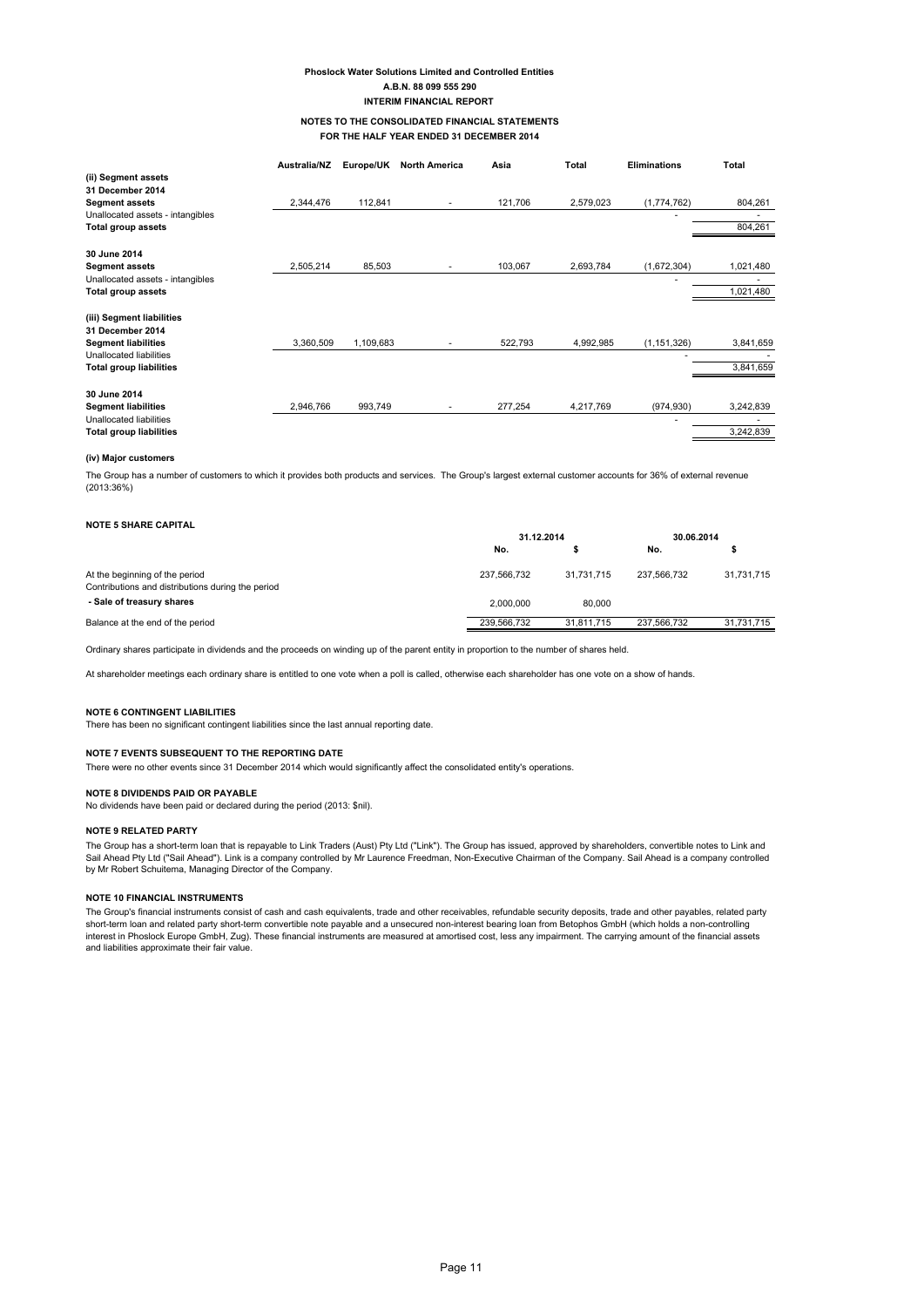#### NOTES TO THE CONSOLIDATED FINANCIAL STATEMENTS FOR THE HALF YEAR ENDED 31 DECEMBER 2014

## NOTE 11 GOING CONCERN

The accounts have been prepared on the going concern basis, which contemplates continuity of normal business activities and the realisation of assets and settlement of liabilities in the ordinary course of busine

The Gorup has net current liabilities of \$581.718 (30 June 2014; net current liabilities of \$1.979.466) and recorded an operating loss after income tax of \$909.526 (31) December 2013: \$874,163) for the half year then ended. The net current liability excludes the convertible notes payable to Link Traders (Aust) Pty Ltd, the Group's major shareholder and a company controlled by the Group's Non-executive Chairman and Sail Ahead Pty Ltd, an entity controlled by the Group's Managing Director. The convertible notes have a maturity date of 30 June 2016.

The continuing viability of the Group and its ability to continue on a going concern basis and meet its debts and commitments as they fall due is dependent upon the Group converting significant pipeline projects (worth \$1 million or more) into actual sales annually and if required, securing additional funding in the form of equity or convertible equity. These conditions indicate a material uncertainty that may cast significant doubt about the ability of the Group to continue as a going concern.

The Directors believe it is appropriate to prepare these accounts on a going concern basis because:

· The company has prepared a cash flow forecasts for the 12 month period ending 28 February 2016 which the directors consider that the cash flow forecasts indicate that the Group will have sufficient cash flows to meet all commitments for the 12 month period from the date of signing this half year financial report.

· The Group has a number of project pipelines active around the world, particluarly in the emerging markets of Asia and South America. The potential size of both these markets is material in product volume and monetary value. The company and its respective local licensees are currently working on 49 separate projects(including the 11 large projects) - 20 in Europe/UK; 14 in North America; 6 in Asia; 5 in Latin America and 4 in Australia. The sales pipeline is regularly reviewed by management and the board and only projects with a high likelihood of being undertaken are included in the sales pipeline. The Company's sales pipeline currently includes 22 projects for which the Company believes decisions are expected between now and the end of the year. In several of these projects, a decision to fund the application has already been made and the Company or its licensee is only waiting on the relevant permit to apply from the environmental regulator. The 22 projects involve a total of approx 2.300 tons and have a sales value of in excess of \$7 million.

. The company intends to raise additional funding from the capital or equity market during 2015. A decision regarding the amount, timing, structure of offering and the intended market (existing equity holders, new equity holders (Australian or international) is pending. The Group may also consider the involvement of strategic partners or investors.

Based on the cash flow forecasts and other factors referred to above, the directors are satisfied that the going concern basis of preparation is appropriate.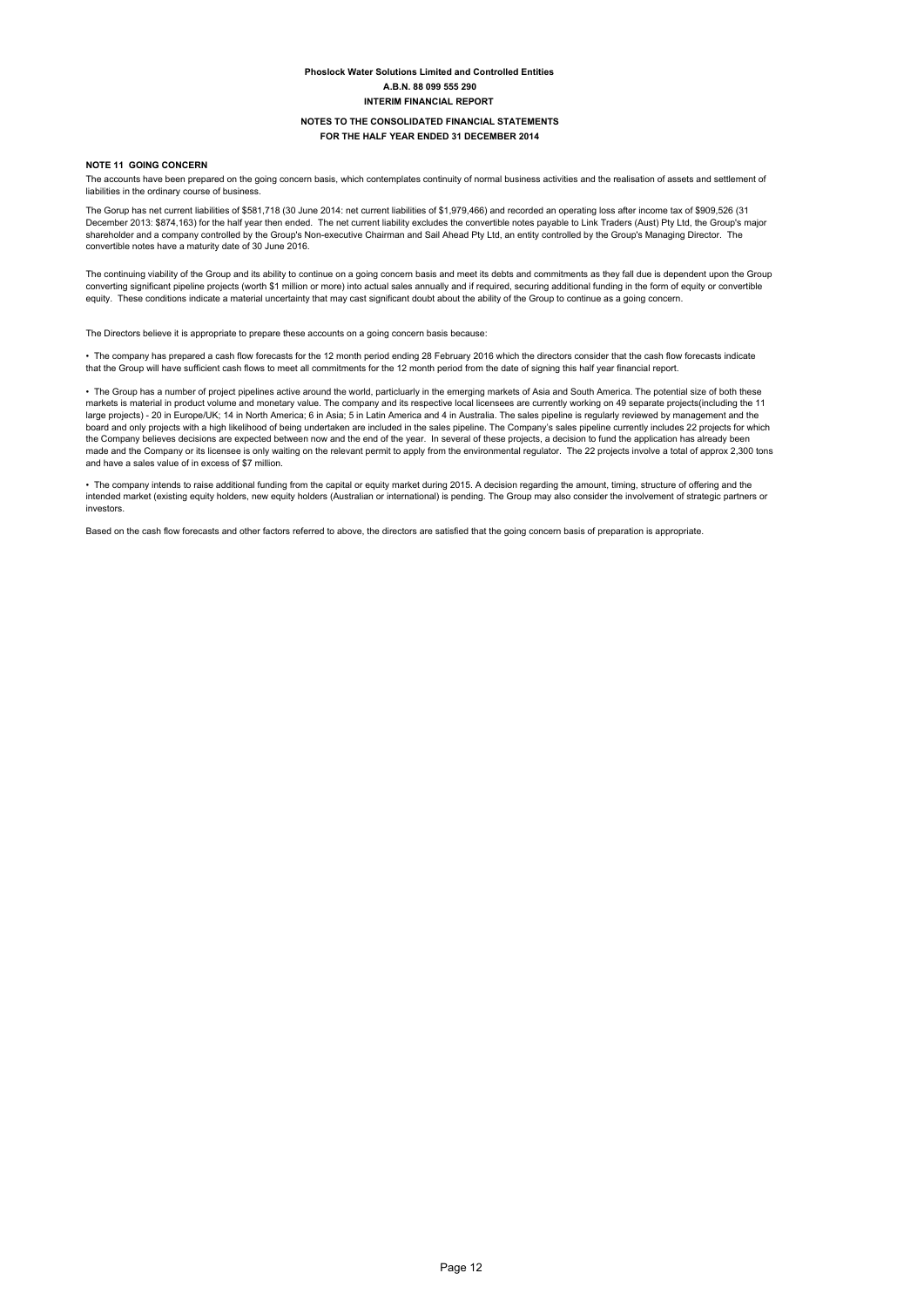The directors of Phoslock Water Solutions Limited declare that:

- 1 The financial statements and notes set out on pages 3 to 12 are in accordance with the Corporations Act 2001; including:
	- (a) complying with Australian Accounting Standard AASB 134:Interim Financial Reporting and the Corporations Regulations  $2001$ ; and
	- (b) giving a true and fair view of the Group's financial position as at 31 December 2014 and its performance for the half-year period ended on that date; and
- 2 In the directors opinion there are reasonable grounds to believe that the company will be able to pay its debts as and when they become due and payable.

This declaration is made in accordance with a resolution of the Board of Directors of Phoslock Water Solutions Limited.

On behalf of the directors

RIS

Robert Schuitema Director

Dated this 27th day of February 2015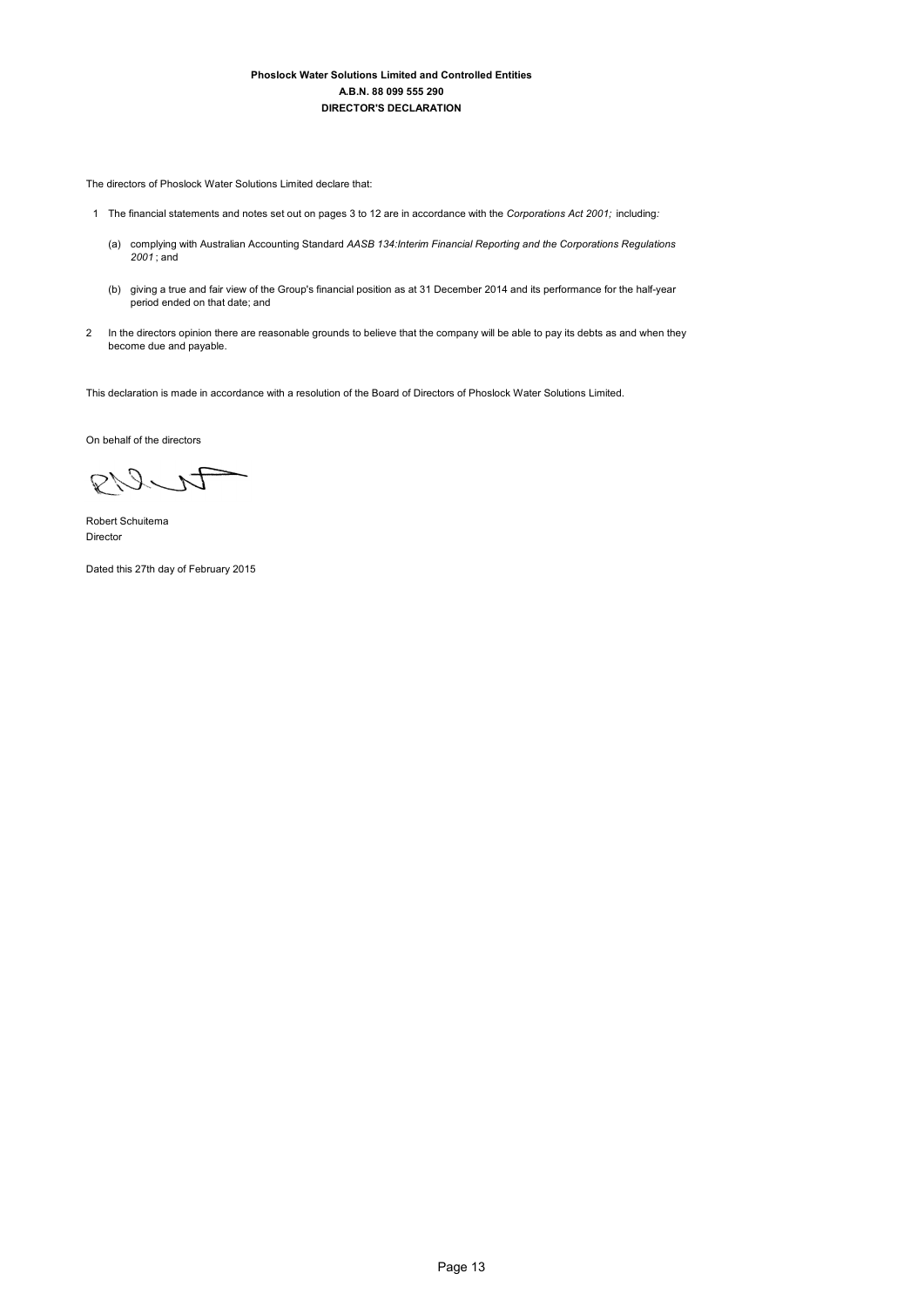# **W. W. Vick & Co.**

*Chartered Accountants*  ABN 14 568 923 714



# **INDEPENDENT AUDITOR'S REVIEW REPORT TO THE MEMBERS OF PHOSLOCK WATER SOLUTIONS LTD ABN 88 099 555 290**

# **Report on the Financial Report**

We have reviewed the accompanying half-year financial report of Phoslock Water Solutions Ltd, which comprises the condensed consolidated statement of financial position as at 31 December 2014 condensed consolidated statement of profit or loss and condensed consolidated statement of comprehensive income, condensed consolidated statement of changes in equity and condensed consolidated statement of cash flows for the half-year ended on that date, notes 1 to 11 comprising a summary of significant accounting policies and other explanatory information and the directors' declaration of the Group comprising the company and the entities it controlled at the half-year's end or from time to time during the half-year.

# *Directors' Responsibility for the half-year Financial Report*

The directors of the company are responsible for the preparation of the half-year financial report that gives a true and fair view in accordance with Australian Accounting Standards and the *Corporations Act 2001* and for such internal control as the directors determine is necessary to enable the preparation of the half-year financial report that is free from material misstatement, whether due to fraud or error.

# Auditor's Responsibility

Our responsibility is to express a conclusion on the half-year financial report based on our review. We conducted our review in accordance with Auditing Standard on Review Engagements ASRE 2410 *Review of a Financial Report Performed by the Independent Auditor of the Entity*, in order to state whether, on the basis of the procedures described, we have become aware of any matter that makes us believe that the half-year financial report is not in accordance with the *Corporations Act 2001* including: giving a true and fair view of the Group's financial position as at 31 December 2014 and its performance for the half-year ended on that date; and complying with Australian Accounting Standard AASB 134 *Interim financial Reporting* and the *Corporations Regulations 2001*. As auditor of Phoslock Water Solutions Ltd, ASRE 2410 requires that we comply with the ethical requirements relevant to the audit of the annual financial report.

A review of a half-year financial report consists of making enquiries, primarily of persons responsible for financial and accounting matters, and applying analytical and other review procedures. A review is substantially less in scope than an audit conducted in accordance with Australian Auditing Standards and consequently does not enable us to obtain assurance that we would become aware of all significant matters that might be identified in an audit. Accordingly, we do not express an audit opinion.

Fayworth House, Suite 503, 5th Floor, 379-383 Pitt Street, Sydney, NSW 2000 PO Box 20037, World Square, NSW 2002 Phone : 02 9266 0881 Fax : 02 9266 0886



Liability limited by scheme approved under Professional Standards Legislation